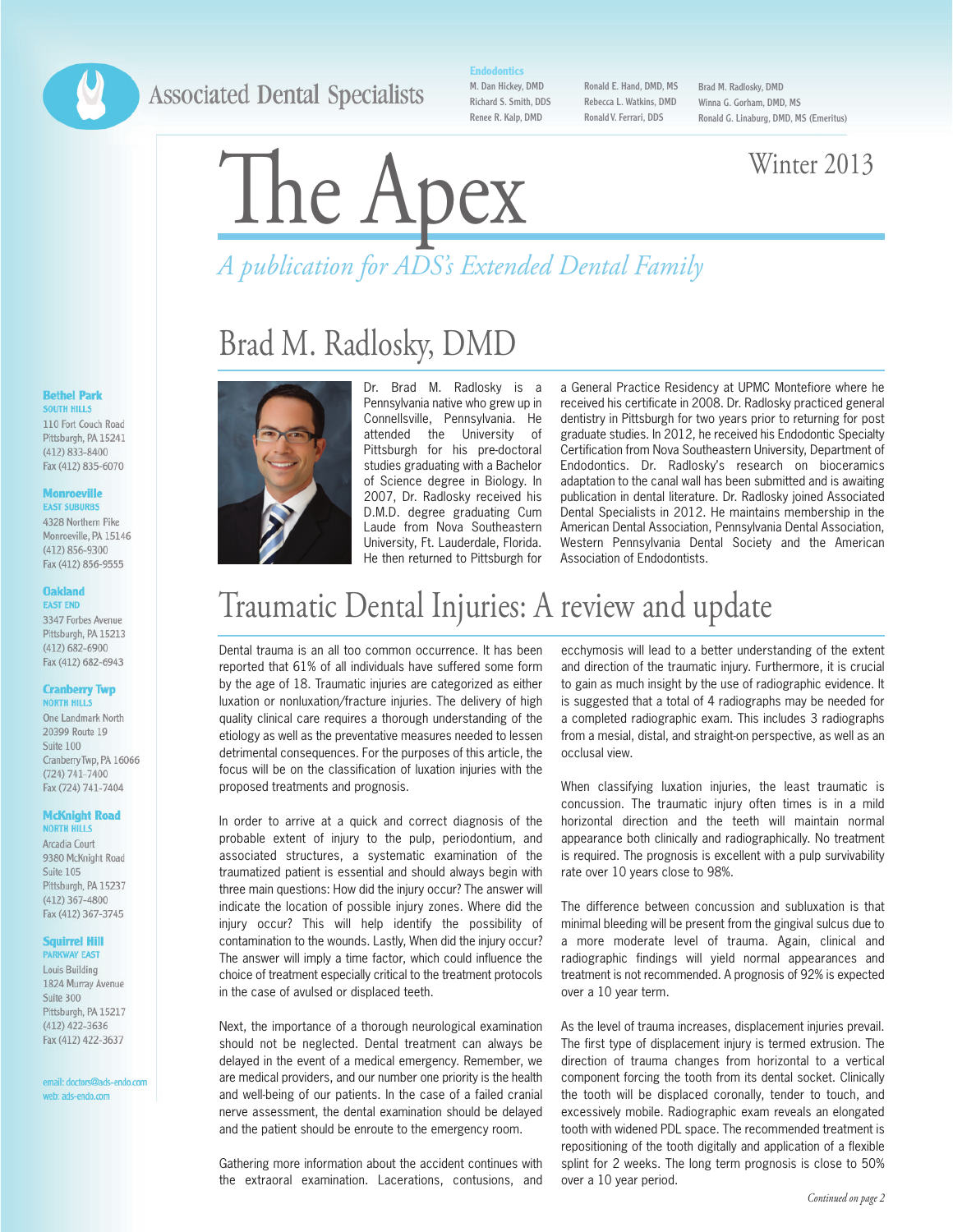# Traumatic Dental Injuries: A review and update continued

In lateral luxation injuries a horizontal component leads to tooth displacement axially, often times accompanied by a fracture of the alveolar wall and severance of the PDL. The axially displaced tooth will be immobilized and require repositioning with forceps. A flexible splint will need to remain in place for 4 weeks due to accompanied alveolar fracture. The overall prognosis is suggested at 30% due to the combination of both tooth and alveolar injuries.

Intrusion injuries arise from axially directed trauma, forcing the tooth deeper into the alvealor socket. Clinically the tooth will appear shortened and will be immobilized. Radiographic exam reveals a lack of PDL space. Treatment procedures will first require repositioning by either the use of forceps, orthodontic extrusion, or surgical repositioning depending on the level of axial displacement. Splinting will also be necessary for a minimum of 4 weeks, and long term pulp survivability over 10 years is believed to be less than 25%.

Avulsion injuries are considered one of the true dental emergencies. A completed displacement from the alveolar socket defines this type of injury and requires a timely emergency procedure. One hour is believed to be the longest that PDL cells survive, and may be prolonged with the introduction of a transport medium. If available, Hanks balanced salt solution, an electrolyte rich medium yielding the necessary nutrients for cell viability, is considered to be the best. Water should never be used due to its lack of solutes. The resulting blood clot should never be removed with a currette due to possible extraction of attached PDL cells. Rather, an introduction of a stream of saline should be used to gently irrigate the socket. (Please contact Associated Dental Specialists for a quick reference chart of current trauma guidelines and a chart for current recommended radiographic follow up appointments which supplement Dr. Radlosky's article)

### ADS Headlines the Speakers' Presentations at the 2012 Three Rivers Dental Meeting!

Associated Dental Specialists was very well represented at the 2012 Three Rivers Dental Meeting held at the Seven Springs Mountain Resort on Friday and Saturday, October 12 and 13. Five of our staff members were invited as guest speakers at the Three Rivers Dental Meeting sponsored by the Dental Society of Western Pennsylvania (DSWP).

**Dr. Brad Radlosky** presented a 3 credit program entitled, **"Dental Trauma, Treatment Strategies & Avulsions."** Even though dental trauma can be a common occurrence, Dr. Radlosky discussed that trauma not only implies impact to the dental hard tissues and periodontium, but to the pulp as well. Dr. Radlosky reviewed the traumatic injuries with current treatment guidelines with an emphasis on avulsions. He discussed how imperative it is to have proper evaluation and emergency management for a successful outcome. **Dr. Richard Smith** joined Dr. Radlosky at the end of his presentation for a panel discussion.

Our Business Manager, **John Hischar**, and Office Administrator, **Dawn Lewis**, presented a 2 credit program, entitled, **"Time Management at the Pace of Dentistry."** This presentation provided the audience with the tools to master a day in the dental office by working smarter not harder. John and Dawn reviewed the importance of maximizing your productivity by simply planning, organizing, and controlling the daily activities of your dental office. The kind of

information presented offered information and strategies that are essential for the front lines of dental offices. These strategies were helpful for the audience to grow professionally and in the business of dentistry.

**Carol Glock**, presented a 2 credit program entitled, **"The Six Step Power Cycle for Life,"** to meet the needs of the dental patients, dental hygienists, assistants, front desk personnel and the doctors. Carol's presentation focused on developing the skills, knowledge and confidence in resolving issues with patients and also for use in their own personal lives. The main focus for the audience was to learn how to transfer a positive attitude from the front desk personnel to the dental hygienist and dental assistant, and to the patient through subtle posture changes and body language that will help diminish the anxiety of the dental visits for the patient. For personal growth of audience participants "The Six Step Power Cycle for Life," included the following tools to deal with stress and experience a feeling of confidence and trust: Posture, Power Talk, Search for Success, Performance Cues, Visualization and Consistent Resilient Actions.

Along with the presentation series, Associated Dental Specialists was among the many vendors. Associated Dental Specialists is looking forward to presenting at the next Three Rivers Dental Meeting on October 4 and 5, 2013 at Seven Springs.

### Past and Upcoming Seminars Ultimate Perio: Putting It All Together For Better Patient Outcomes And Better Practice Incomes



**Timothy Donley, DDS, MSD** presented an ADS continuing education program for 6 CE credits on **November 16, 2012** at the University Club on the University of Pittsburgh Campus entitled **Ultimate Perio: Putting It All Together, For Better Patient Outcomes And Better Practice Incomes**. Timothy Donley, DDS, MSD is currently in the private practice of Periodontics and Implantology in Bowling Green, KY. After graduating from the University of Notre Dame, Georgetown University School of Dentistry and completing a general practice residency, he practiced general dentistry. He then

returned to Indiana University where he received his Masters Degree in Periodontics.

Dr. Donley is the former editor of the Journal of the Kentucky Dental Association and is an adjunct professor of Periodontics at Western Kentucky University. He is a lecturer with the ADA Seminar Series. Dentistry Today recently listed him among its Leaders in Continuing Education. He lectures and publishes frequently on topics of interest to clinical dentists and hygienists.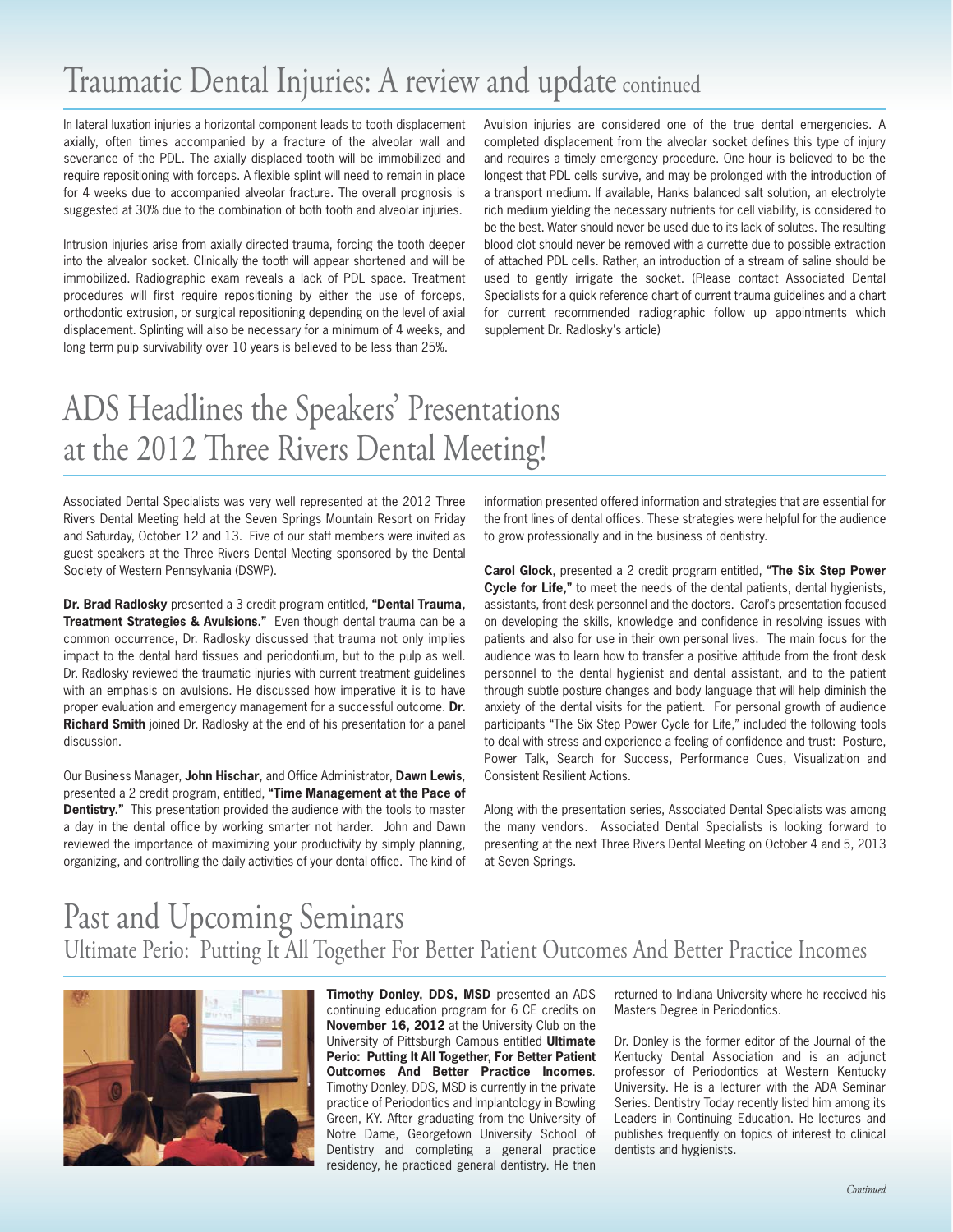Dr. Donley explained to the attendees that there are a significant number of patients walking into dental offices every day with legitimate periodontal treatment needs. The success of the periodontal portion of a dental practice is going to depend on the doctor, dental hygienists and staff to motivate patients in need of care by implementing a therapeutic approach. This seminar provided the tools necessary to maximize the chance for patients to achieve a preferred level of oral health. The attendees left Dr. Donley's seminar with the knowledge and skill set necessary to benefit the patients for any dental practice.

Also, Associated Dental Specialists hosted a free lunch and learn on **September 21, 2012** at the Johnston Tea House in Mars, PA presented by **Carol Glock, M.Ed.**, Education and Marketing Director for ADS entitled **Discover the Woman You Were Meant to Be.** There were 28 female dentists who attended. The purpose of this presentation was to explore the emotional, physical and spiritual needs of a woman, learn the secret to

obtaining the "Mental Edge" for life and discover the effective tools for becoming a woman of influence and strength both in their dental profession and personal life.

**Our next scheduled event will be two programs on February 7, 2013 held at the Four Points By Sheraton Pittsburgh North. The CPR Renewal with Basic Life Support Course will be offered from 1-3:30 pm. Anesthesia and Medical Emergencies in the Dental Office for 5 CE Credits will be offered from 4:00 pm to 9:00 pm. The featured speaker for both of these programs will be R. John Brewer, NREMT-P.**

If you have any questions or would like to register for this program please email Dawn at dlewis@ads-endo.com

### Office News... Meet ADS - Squirrel Hill



What makes our Squirrel Hill Office so special? Meet the staff behind the scenes who make our patients feel so secure and comfortable during a dental procedure…….Say hello to Dr. Ferrari, Natalie, Kerry and Jessica. There are 7 practicing Endodonists for ADS but Dr. Ferrari is most frequently at the Squirrel Hill Office.

**Ronald V. Ferrari, DDS** has practiced for more than 30 years in the field of Endodontics, but feels rejuvenated working with the staff at ADS. Dr. Ferrari said he likes the convenience of Squirrel Hill for the patient's easy access for parking with the community lot right behind our office. Dr. Ferrari also enjoys the "home-like atmosphere" of the Squirrel Hill Office. He really enjoys spending quality time with his patients which compliments his 10 years of teaching at the University of Pittsburgh.

Dr. Ferrari particularly enjoys the monthly meetings held with his colleagues at ADS to share ideas, concepts, technologies, and approaches to endodontics as well as its impact on the tooth structure and needs of the general dentist for final restoration. Dr. Ferrari said it is great to look at particular cases through "the eyes" of the 6 other doctors in our practice.

Dr. Ferrari completed his pre-doctoral studies at LaSalle University receiving a Bachelor of Arts degree in Biological Sciences. He received a D.D.S. degree from the University of Pennsylvania, School of Dental Medicine. Dr. Ferrari served two years as a U.S. Navy Lieutenant Dental Officer aboard the U.S.S. Forrestal. He then entered private general dental practice in Wilmington, Delaware. In 1969, Dr. Ferrari completed the Post-Doctoral Endodontic Program at the University of Pittsburgh, School of Dental Medicine, Department of Graduate Endodontics, receiving his Endodontic Specialty Certification. Dr. Ferrari then entered the private practice of Endodontics in Pittsburgh, PA. He contributed to Endodontic research and education at the University of Pittsburgh, Graduate Endodontic Department. He is the past president of the Western Pennsylvania Academy of Endodontists. Dr. Ferrari has lectured throughout the region on Endodontics and is the past president of the Chartiers Dental Society. In 2010, Dr. Ferrari joined Associated Dental Specialists. He maintains membership in the American Dental Association, Pennsylvania Dental Association, Western Pennsylvania Dental Association and the American Association of Endodontics.

**Natalie Halahurich**, Office Coordinator, has worked for ADS for 6 years. Natalie started out as a dental assistant at ADS but then wanted to learn the administrative part of the business. Natalie said, "One of the many great things about working for ADS is that our Business Manager, John Hischar, seeks out your strengths and allows you to grow professionally within ADS". Through the great training provided by ADS and more specifically Danielle (Office Coordinator in Cranberry), Natalie quickly acquired the skills necessary to run an office. Natalie is most impressed by our well organized offices and our motto of

"Standardization and Consistency". You can walk into any of our 6 offices and they are set up the same and all of a patient's information can be accessed no matter where they were seen. Natalie attributes our well run organization to the time management methods and the standardization and consistency that John has created. Natalie said "One of the greatest things about being an office coordinator is the rapport you get to build with patients. When they walk through the door they immediately look to us to help relieve their anxiety and fear. It's always great to hear when treatment is completed, "You were right! It wasn't bad!"

Natalie recently got married on October 13, 2012 in a quiet setting in Somerset, PA. She resides in Greensburg with her husband, Drew, who is an engineer for First Energy. Natalie and Drew have 4 dogs, Peanut, Chumlee, Coakley and Winston – who are all teacup yorkies!

**Kerry Byrd** is our lead dental assistant in Squirrel Hill. Kerry formerly worked at a day care but her dream was to become a dental assistant. Kerry did not know that her dream was about to come true upon accepting a position at Associated Dental Specialists. Kerry is very grateful for her outstanding training by Dawn Foltz. Four years later, Kerry said she still loves it at ADS. Kerry said, "I love coming to work every day. We are like a very close family. I plan on being a dental assistant at ADS as my life long career."

Kerry loves working with all of the patients because each patient brings her a new experience. "The best part of my job is you never know what to expect each day and that is what makes my days at ADS exciting. I get great satisfaction out of trying to make each patient feel at ease." Kerry feels very supported and comfortable working at ADS. "I feel like ADS is my second family."

Kerry bought a home in Brentwood. Her daughter Taylor is 14 years old and attends Brentwood High School. Kerry and her daughter have two puppies, Chaning and Choco!

**Jessica Venturella** has been a dental assistant at ADS for 2 years. Jessica was formerly a surgical technician and felt like she missed getting to see the positive satisfaction of post operation. Jessica said, "I love to interact and comfort people through the dental procedure and see the satisfaction and relief of the patient. Working at ADS gives me the opportunity to see the positive end result."

Jessica said she loves the camaraderie and support from her ADS family. Jessica has learned to become a professional from the guidance of John Hischar, our office manager, and the staff at the Squirrel Hill Office. "Everyone at ADS has mentored me and treats me like family," said Jessica. "They have molded me into a knowledgeable dental assistant. My skill set, work satisfaction and happiness at ADS are definitely felt by all of my patients."

Jessica has two small children. Mia is 2 years old and Brady is 6 years old. Brady attends Edgewood Elementary School.